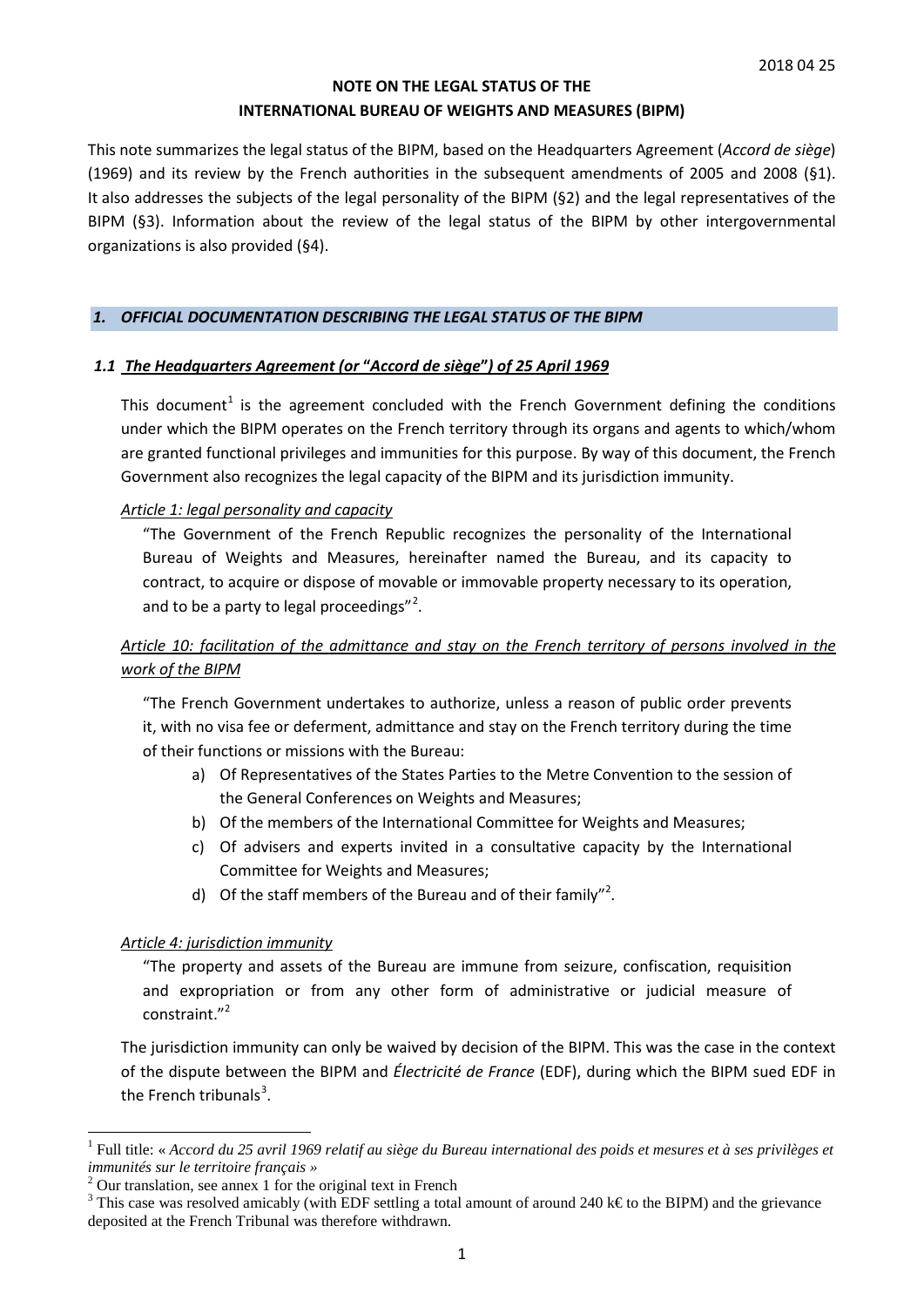# *1.2 Amendments to the Headquarters Agreement of 2005 and 2007 and review by the French authorities*

When the 1969 Agreement was amended to update and complete the provisions (to include inviolability of BIPM Archives, jurisdiction and execution immunities in 2005 and exceptions to the jurisdiction immunity in 2007), the legal status of the BIPM was reviewed by the French Government and Parliament during the ratification process.

The French Government (through the Minister of Foreign Affairs) presented the legal status of the BIPM to the French Parliament (*Sénat*) on 21 May 2008 as follows:

"The Government of the French Republic and the International Committee for Weights and Measures signed, on 7 June 2005, an amending agreement to the agreement of 25 April 1969 concerning the seat of the International Bureau of Weights and Measures and its privileges and immunities on the French territory. The International Bureau of Weights and Measures (BIPM) is an international organization created by the Metre Convention in 1875 to ensure worldwide uniformity of measurements and their traceability within the international system of units. France is the depositary of the Metre Convention and host State, the seat of the [B]ureau being located in *Sèvres*, within the *Parc de Saint-Cloud*"[4](#page-1-0) (underlining added).

The topic was also discussed by the Parliament (*Assemblée nationale*), through a report issued by its Committee on Foreign Affairs, which presented the legal status of the BIPM as follows:

"The International Bureau of Weights and Measures (BIPM) is an intergovernmental organization in charge of ensuring uniformity of measurements. Created by the Metre Convention, signed in Paris by 17 States on 20 May 1875, it is one of the oldest international organization still in existence after the Central Commission for the Navigation of the Rhine, created following the Congress of Vienna in 1815, or the International Telecommunications Union and the Universal Postal Union, instituted in 1865 and 1874 respectively. The Metre Convention currently includes 51 Member States, including the main industrialized countries, as well as 27 States and Associate organizations, whose delegates meet every four years in Paris for the General Conference on Weights and Measures (CGPM). Under the latter's authority, the International Committee for Weights and Measures (CIPM) directs and supervises the activities of the BIPM"<sup>[5](#page-1-1)</sup> (underlining added).

<sup>&</sup>lt;sup>4</sup> Our translation, see annex 2 for the original text in French

<span id="page-1-1"></span><span id="page-1-0"></span><sup>5</sup> Our translation, see annex 3 for the original text in French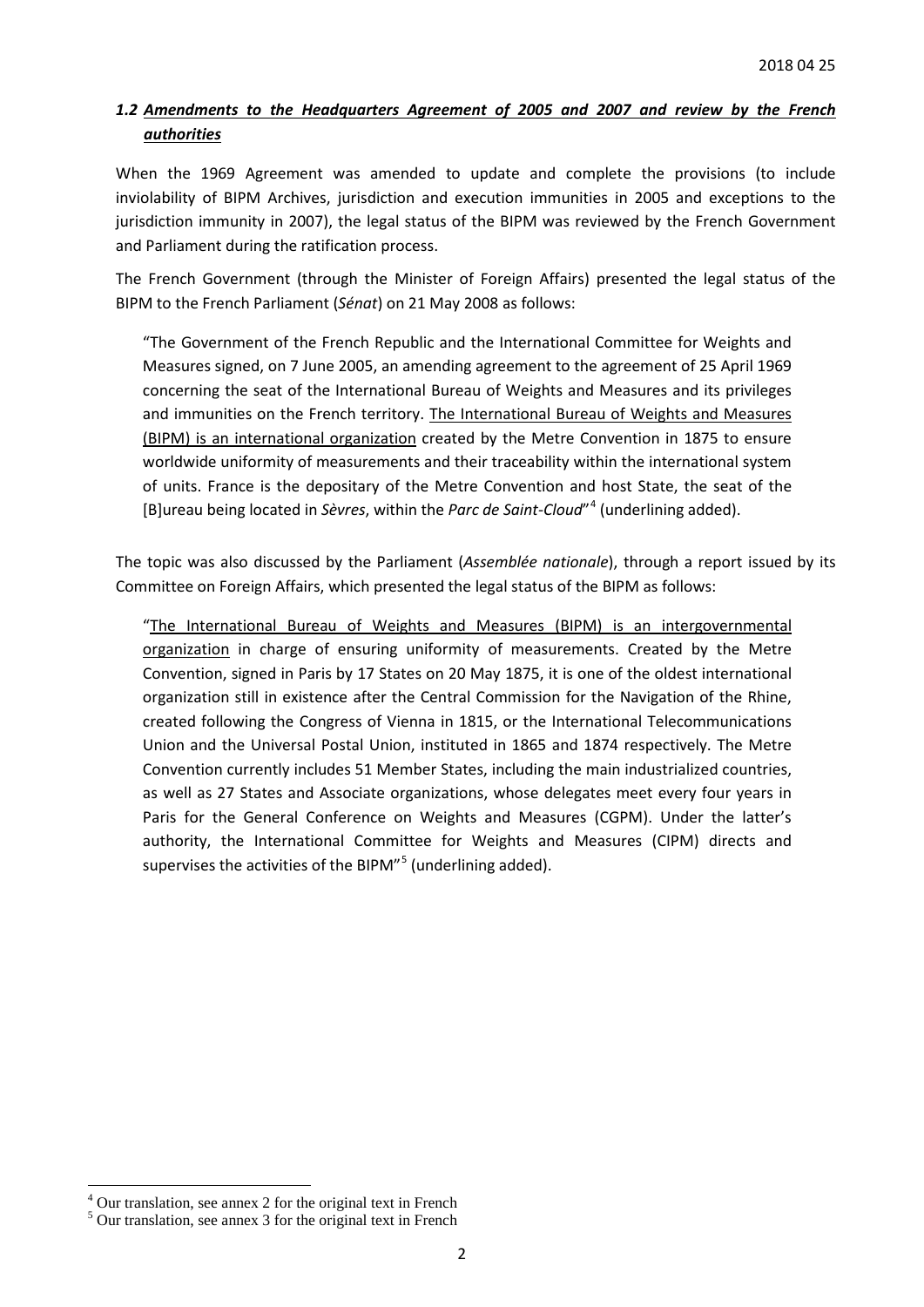#### *2. LEGAL PERSONALITY*

Legal personality is defined as the "ability to be entitled to have rights and obligations"<sup>[6](#page-2-0)</sup>. Legal personality is therefore what defines a legal person, capable of holding and enforcing legal rights and duties.

The notion of legal personality of intergovernmental organizations is well documented in legal academic literature. Intergovernmental organizations have a legal personality which, if it does not result from explicit provisions of the constitutive treaty, may be inferred from the powers or purposes of the intergovernmental organization (for example capacity to acquire buildings).

It can only be the intergovernmental organization as a whole that possesses such personality. In some very rare cases, individual organs may also possess such personality<sup>[7](#page-2-1)</sup>. There is no case of an intergovernmental organization in which an organ possesses legal personality but the organization itself does not.

This was reflected in 1876 when the French Government granted the status of *établissement d'utilité publique* to the BIPM. The text of the *Décret* of 28 October 1876 (a unilateral act from the French Government), explicitly names the beneficiary as the BIPM:

"The President of the French Republic,

[…]

Decrees:

Art. 1: Is recognized as a an *établissement d'utilité publique* the International Bureau of Weights and Measures established in Paris in accordance with the Convention signed on 20 May 1875 between Germany, Austria-Hungary, Belgium, Brazil, the Argentinian Confederation, Denmark, Spain, the United States of America, France, Italy, Peru, Portugal, Russia, Sweden-Norway, Switzerland, Turkey and Venezuela"<sup>[8](#page-2-2)</sup>.

Only an entity possessing legal personality (whether governed by private or public law, national or international law) can enjoy the status of *établissement d'utilité publique* in administrative law.

The French Government now recognizes the legal personality of the BIPM through the terms of the Headquarters Agreement*.* For example, Article 1 states:

"The Government of the French Republic recognizes the personality of the International Bureau of Weights and Measures, hereinafter named the Bureau, and its capacity to contract, to acquire or dispose of movable or immovable property necessary to its operation, and to be a party to legal proceedings"<sup>[9](#page-2-3)</sup>.

<span id="page-2-0"></span><sup>6</sup> Our translation of Dictionnaire de droit international public", J. Salmon, 2001: « *aptitude à être titulaire de droits et assujetti à des obligations* »<br><sup>7</sup> This covers very complex legal and administrative situations such as that the European Investment Bank (EIB), which

<span id="page-2-1"></span>itself is an organ of European Union.<br><sup>8</sup> Our translation, see annex 5 for the original text in French

<span id="page-2-3"></span><span id="page-2-2"></span><sup>&</sup>lt;sup>9</sup> Our translation, see annex 1 for the original text in French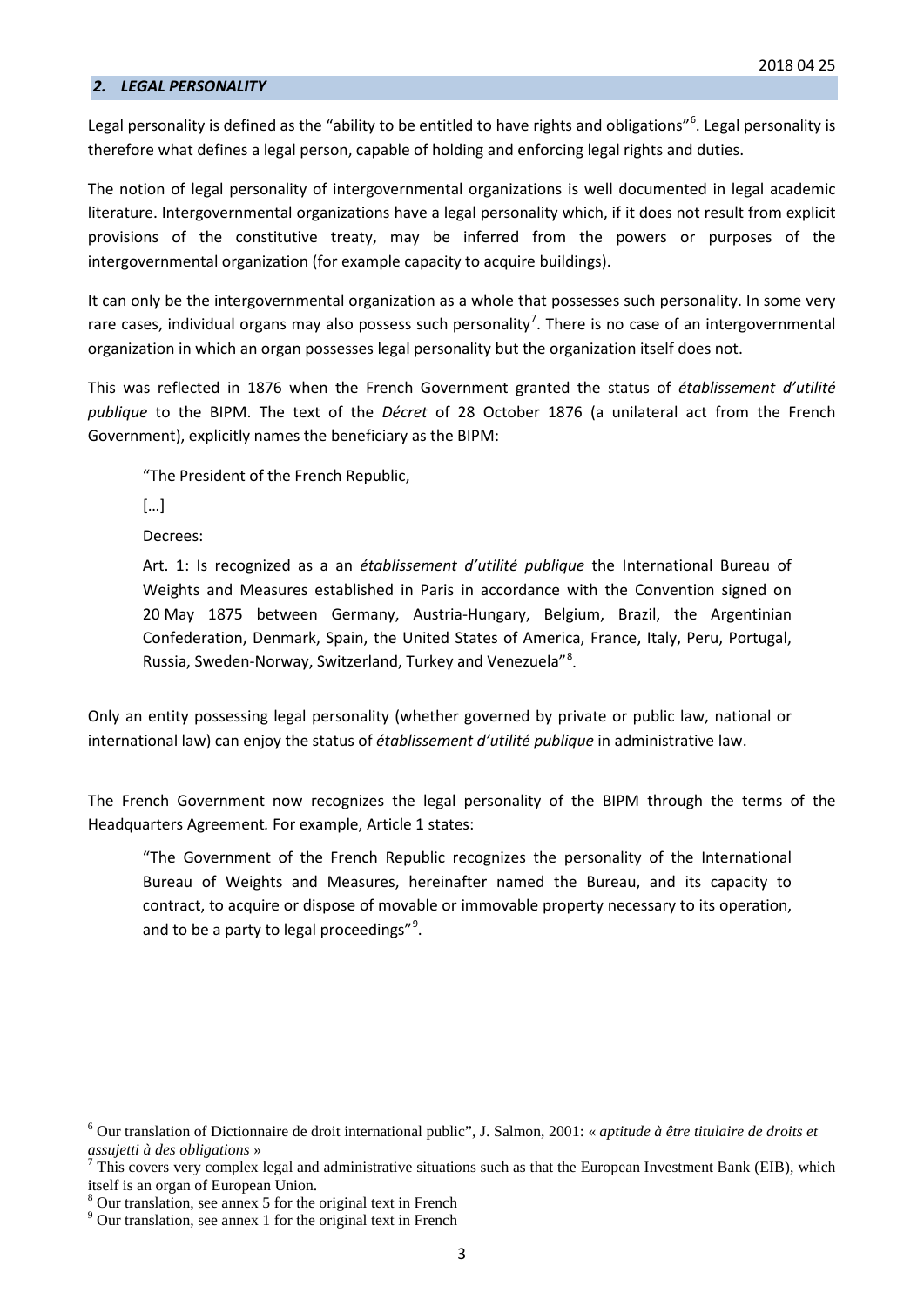#### *3. LEGAL REPRESENTATIVES OF THE BIPM*

As for any legal person (for example a commercial company, a State, etc.), an IGO exercises its rights and duties through "representatives" who are physical persons because the IGO itself has no physical existence.

A representative is defined as "one who stands for or acts on behalf of another"<sup>[10](#page-3-0)</sup>.

There are two types of representatives:

- *Ex officio* representatives, who are entitled to represent the legal person (and therefore commit that legal person, for example to sign a legal act on its behalf such as a contract or agreement) as a result of their capacity within the framework of the legal person, and
- Other representatives, whether from within or outside the framework of the legal person, designated on a specific occasion by way of a specific legal act: power of attorney, proxy, credentials, etc.

As an example, for States:

- *Ex officio* representatives are the Head of State, the Head of Government and the Minister of Foreign Affairs. These three legal persons are entitled to sign an international agreement, or treaty, on behalf of the State;
- Other representatives designated on a specific occasion by way of a specific legal act, are, for example Delegates to international conferences designated by way of credentials.

For IGOs in general:

- *Ex officio* representatives are the Executive Head of the IGO (Secretary General, etc.), the Chair of the governing body and the Chair of the supreme body (although this is not the case for the BIPM, given the specific status of the CGPM Chair, being external to the structure of the organization, i.e. the then current President of the Paris Academy of Sciences);
- Representatives designated on a specific occasion by way of a specific legal act, are, for example internal or external counsel representing the Organization or members of staff designated to conduct customs or banking transactions.

In the framework of the BIPM, the CIPM is the governing body within the structure of the organization, and therefore the CIPM President is an e*x officio* physical representative. He may, in particular, represent the BIPM officially with no need for credentials and sign treaties and agreements on behalf of the BIPM (for example the Headquarters Agreement (1969) and the 2005 and 2008 amendments). Certain CGPM resolutions grant him powers and duties (for example to liaise with the Committee for CIPM Election (CEC) for the election of CIPM members etc.). He also has certain responsibilities from the Metre Convention and Annexed Regulations (for example to provide a report to each meeting of the CGPM and to hold one of the three keys to the depository of international prototypes).

In parallel, the BIPM Director, being the Head of the scientific and administrative organ (and hence Executive Head within the Organization), is also an e*x officio* physical representative. He may, in particular, represent the BIPM officially with no need for credentials and sign agreements and contracts. He maintains contacts with the NMIs and liaises with other intergovernmental organizations and international bodies. The CIPM have granted him powers necessary for the operation of the organization through the "BIPM Financial Regulations" (for example to sign commercial contracts and to undertake financial commitments etc.) and the "Regulations, Rules and Instructions applicable to BIPM Staff Members" (the RRI) (for example to appoint staff). Certain CGPM resolutions grant him powers (for example to receive applications from States or Economies wishing to become an Associate of the CGPM (CGPM Resolution 3 (1999)).

<span id="page-3-0"></span><sup>&</sup>lt;sup>10</sup> Black's Law Dictionary, Third Edition, 2006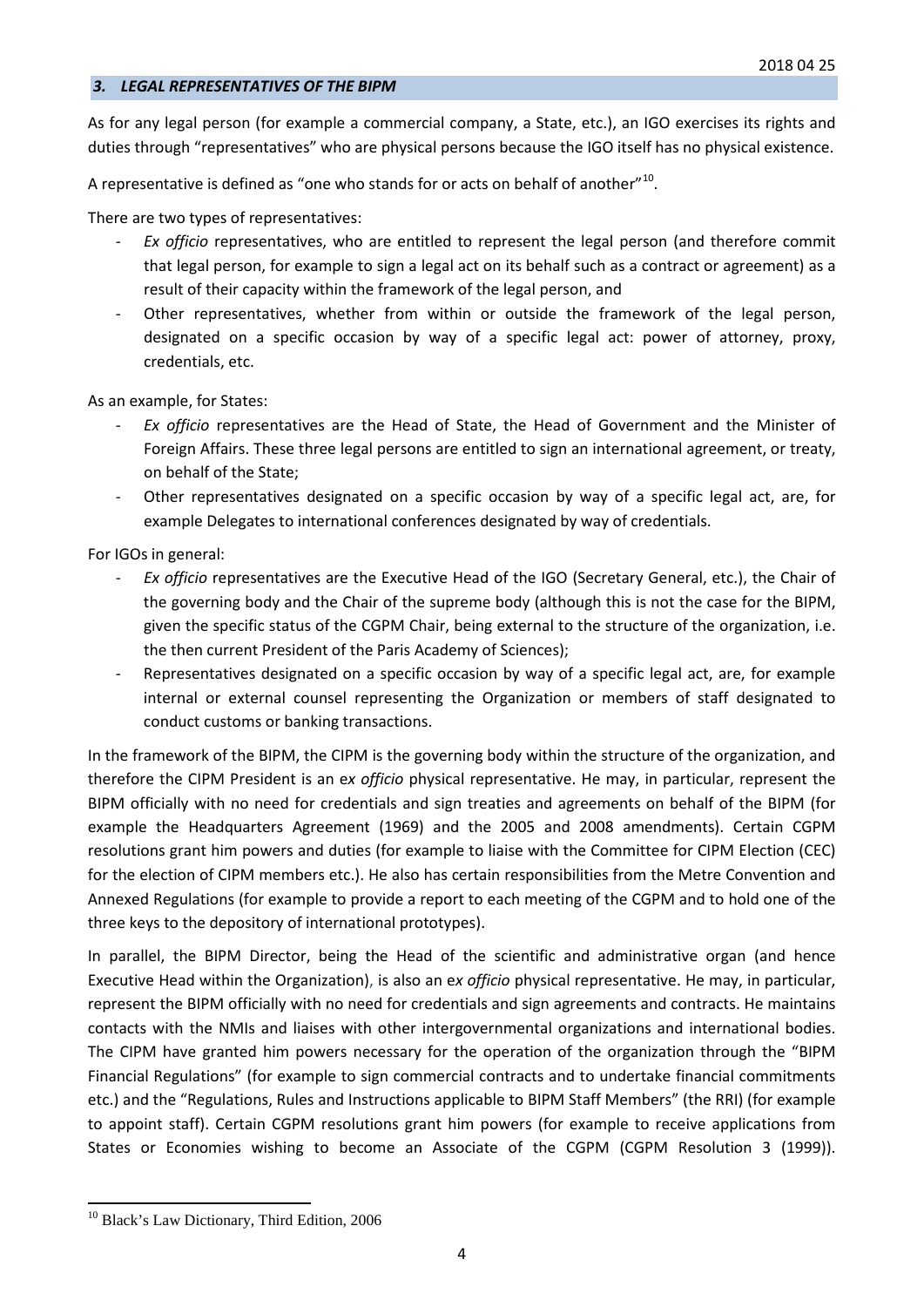He also has certain duties from the Metre Convention and Annexed Regulations (for example he holds one of the three keys to the depository of international prototypes).

He has certain privileges granted by the French Republic under the terms of the Headquarters Agreement (1969) (for example diplomatic immunity). In addition, some powers are granted to both the CIPM (represented physically by its President) and the BIPM Director, including the power to waive the BIPM privileges and immunities:

"The privileges and immunities provided for in the present Agreement are granted to their beneficiaries in the interest of the sound operation of the Bureau. The International Committee or the BIPM Director will agree to the lifting of the immunity granted to one of the beneficiaries if it may lead to impeding the course of justice and if it can be lifted without damaging the interests of the Bureau" $^{11}$ .

The signature of the Headquarters Agreement in 1969 and its amendments exemplifies the issue of physical representatives. This is an agreement concluded between two international legal persons:

- The French Republic, represented by a physical person: the *Directeur des Conventions administratives et des Affaires consulaires* (Gilbert de Chambrun, explicitly designated as plenipotentiary, i.e. in possession of due credentials and therefore designated on this specific occasion from the Ministry of Foreign Affairs); and
- The BIPM, represented by the Chair of the Governing body (in this case, the President of the CIPM: José María Otero Navascues).

In parallel, the 2005 and 2007 amendments were concluded between the successive *Directeurs des Nations Unies et des Organisations internationales* of the Ministry of Foreign Affairs, Sylvie Bermann and Jean-Maurice Ripert and the President of the CIPM, in both cases Ernst Göbel.

# *4. REVIEW OF THE LEGAL STATUS OF THE BIPM BY OTHER INTERGOVERNMENTAL ORGANIZATIONS*

### *4.1 Recognition of the jurisdiction of the ILO Administrative Tribunal (ILOAT) by the BIPM*

Pursuant to the 2005 amendment of the Headquarters Agreement, the BIPM is under the obligation to take appropriate measures for the judicial settlement of disputes with its staff members concerning their conditions of employment. Consequently, the BIPM has recognized the jurisdiction of the ILOAT, which is an international tribunal specializing in staff disputes in intergovernmental organizations. It may set aside a decision of any organ of the BIPM if it finds it unlawful. Its judgments are final and without appeal. Should the BIPM not have recognized this jurisdiction, it would have breached its obligation as *per* the Headquarters Agreement and would have left the BIPM staff in a "*legal vacuum*", possibly leading to national jurisdictions stepping in and declaring themselves competent to hear staff dispute cases.

### **4.1.1. Conditions and procedure**

- *- Article II of the ILOAT Statute:*
	- "1. The Tribunal shall be competent to hear complaints alleging non-observance, in substance or in form, of the terms of appointment of officials of the International Labour Office, and of such provisions of the Staff Regulations as are applicable to the case. […]

<span id="page-4-0"></span> $11$  Our translation, see annex 1 for the original text in French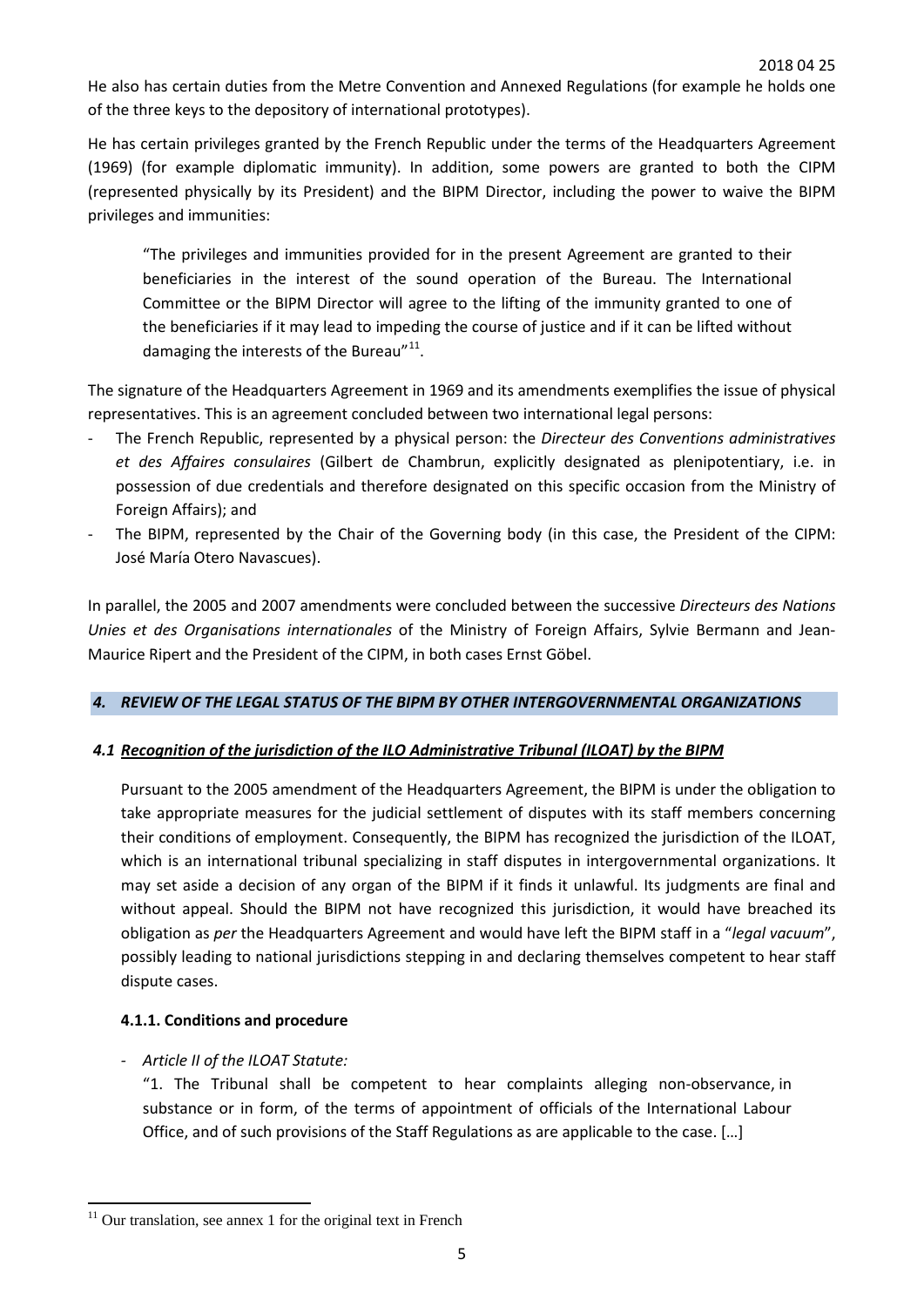5. The Tribunal shall also be competent to hear complaints alleging non-observance, in substance or in form, of the terms of appointment of officials and of provisions of the Staff Regulations of any other international organization meeting the standards set out in the Annex hereto which has addressed to the Director-General a declaration recognizing, in accordance with its Constitution or internal administrative rules, the jurisdiction of the Tribunal for this purpose, as well as its Rules, and which is approved by the Governing Body."

- *Annex to the statute of the ILOAT*

"To be entitled to recognize the jurisdiction of the Administrative Tribunal of the International Labour Organization in accordance with paragraph 5 of article II of its Statute, an international organization must either be intergovernmental in character, or fulfil the following conditions:

(a) it shall be clearly international in character, having regard to its membership, structure and scope of activity;

(b) it shall not be required to apply any national law in its relations with its officials, and shall enjoy immunity from legal process as evidenced by a headquarters agreement concluded with the host country; and

(c) it shall be endowed with functions of a permanent nature at the international level and offer, in the opinion of the Governing Body, sufficient guarantees as to its institutional capacity to carry out such functions as well as guarantees of compliance with the Tribunal's judgments."

### **4.1.2. Recognition of the ILOAT by the BIPM**

The legal status of the BIPM was examined by the ILO and presented to the ILO Governing Body in Document GB.301/PFA/18/4 (March 2008), following an application submitted by the then BIPM Director, Andrew Wallard:

"2. Established in 1875 by the Metre Convention, the BIPM is an international organization of universal scope which currently has 51 member States and 26 associates. The BIPM is active in the field of global metrology and its mission is to provide the basis for a single coherent system of measurements throughout the world traceable to the International System of Units (SI). […]

4. The headquarters of the BIPM is in Sèvres (France). To determine its status in the host country, the BIPM concluded with the Government of the French Republic on 25 April 1969 an agreement on the headquarters of the BIPM and its privileges and immunities on the French territory. The agreement recognizes the legal personality of the BIPM, including its capacity to contract, to acquire and dispose of movable or immovable property and to institute legal proceedings. By virtue of this agreement, the BIPM enjoys immunity of jurisdiction and enforcement, unless it explicitly waives such immunity. […]

6. In order to be eligible for approval under article II, paragraph 5, of the Tribunal's Statute, the BIPM must be considered either to be an intergovernmental organization or to fulfil certain criteria set out in the annex to the Statute. According to the information available, the BIPM is an international intergovernmental organization established by treaty. Furthermore, its objectives respond to the interests of all of its Members and its functions are of a permanent nature. In addition, the BIPM is not required to apply any national law in its relations with its officials and, as noted above, it enjoys immunity from legal process in its host country. Finally, it has a rolling fund which guarantees the stability of its budgetary resources" (underlining added).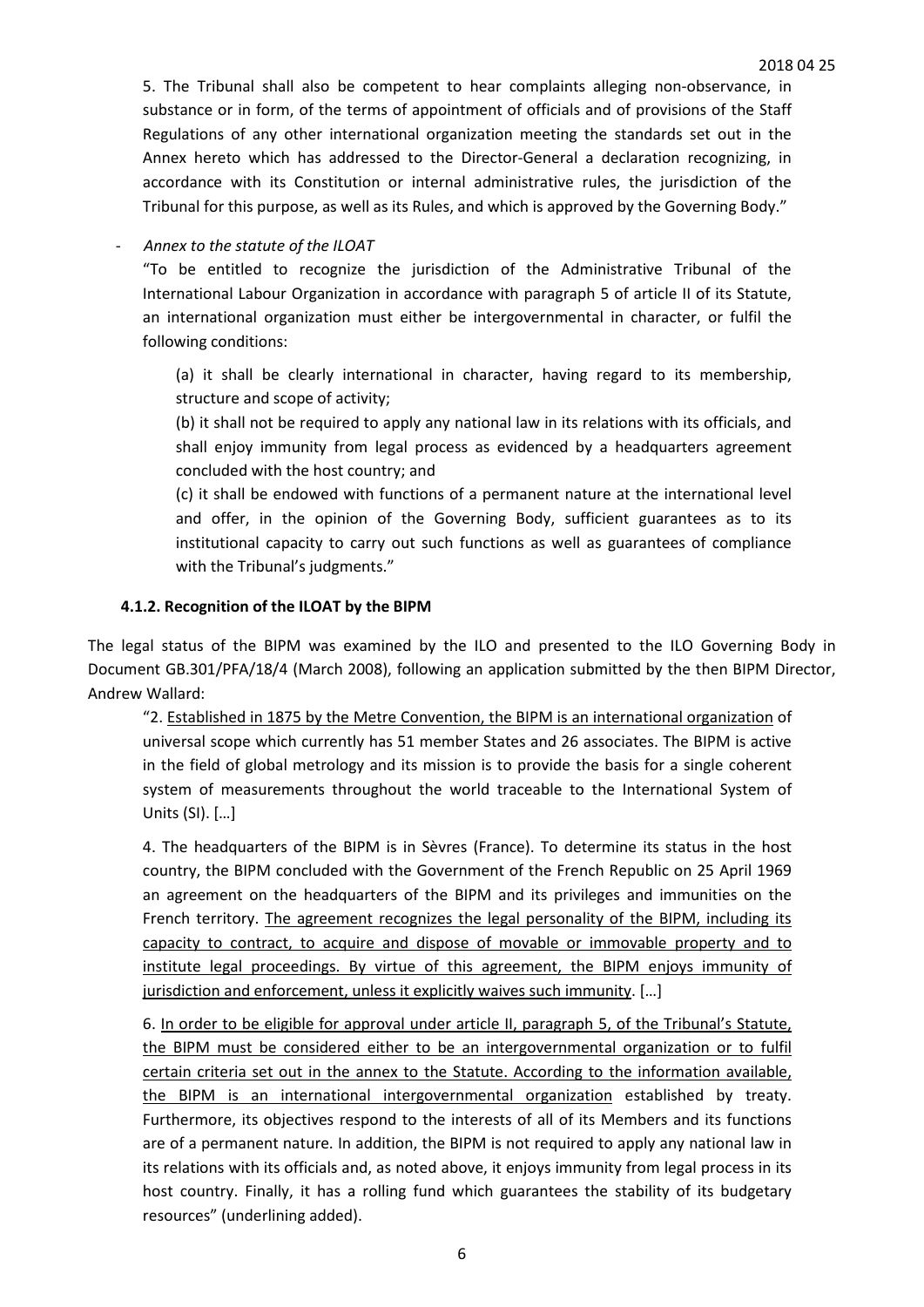### *4.2 Protection of the BIPM logo by the World Intellectual Property Organization (WIPO)*

#### *4.2.1 Conditions and procedure*

Art. 6*ter* (1) (a) and (b) of the Paris Convention for the Protection of Industrial Property, concerning armorial bearings, flags, other emblems, abbreviations, and names, of intergovernmental organizations:

"(1) (a) The countries of the Union agree to refuse or to invalidate the registration, and to prohibit by appropriate measures the use, without authorization by the competent authorities, either as trademarks or as elements of trademarks, of armorial bearings, flags, and other State emblems, of the countries of the Union, official signs and hallmarks indicating control and warranty adopted by them, and any imitation from a heraldic point of view.

(b) The provisions of subparagraph (a), above, shall apply equally to armorial bearings, flags, other emblems, abbreviations, and names, of international intergovernmental organizations of which one or more countries of the Union are members, with the exception of armorial bearings, flags, other emblems, abbreviations, and names, that are already the subject of international agreements in force, intended to ensure their protection"<sup>[12](#page-6-0)</sup> (underlining added).

This protection is only granted to IGOs and this status is therefore checked by WIPO prior to any granting.

#### *4.2.2 Application to the BIPM*

By letter of 7 January 2000, the WIPO Deputy Director General informed the then BIPM Director, Terry Quinn, that the protection of the BIPM name, acronym and emblems was granted as *per* Art. 6ter of the Paris Convention:

"I acknowledge receipt of your letter of 26 November 1999 requesting protection, under Art. 6ter of the Paris Convention for the Protection of Industrial Property, name, acronym and emblems of the International Bureau of Weights and Measures.

In accordance with your request, the said name, acronym and emblems have been communicated to the States Parties to the Convention as well as to the Members of the World Trade Organization (WTO) who are not Parties to the Convention [...]"<sup>13</sup>.

#### *5. CONCLUSION*

As an intergovernmental organization, the BIPM depends on its Host State for access to financial (for example banking) and contractual (for example purchasing, employment) activities. These all depend on the recognition by the Host State of the legal status of the BIPM as an intergovernmental organization, as documented in the Headquarters Agreement.

The Headquarters Agreement also documents the legal personality and the jurisdiction immunity that every intergovernmental organization benefits from. Whilst immune from national jurisdictions, the BIPM cannot operate in a "*legal vacuum*". Hence, as described above, the BIPM provides legal remedy (such as arbitration clauses to contractors and recognition of the jurisdiction of the ILOAT for staff).

The above elements confirm the basis for the legal status of the BIPM, as reviewed by various national and international expert authorities, which is that of the intergovernmental organization created by the Metre Convention.

<span id="page-6-0"></span> $12 \frac{\text{http://www.wipo.int/article6ter/en/legal\_texts/article_6ter.htm}}{13 \text{ Our translation, see annex 4 for the original text in French}}$ 

<span id="page-6-1"></span>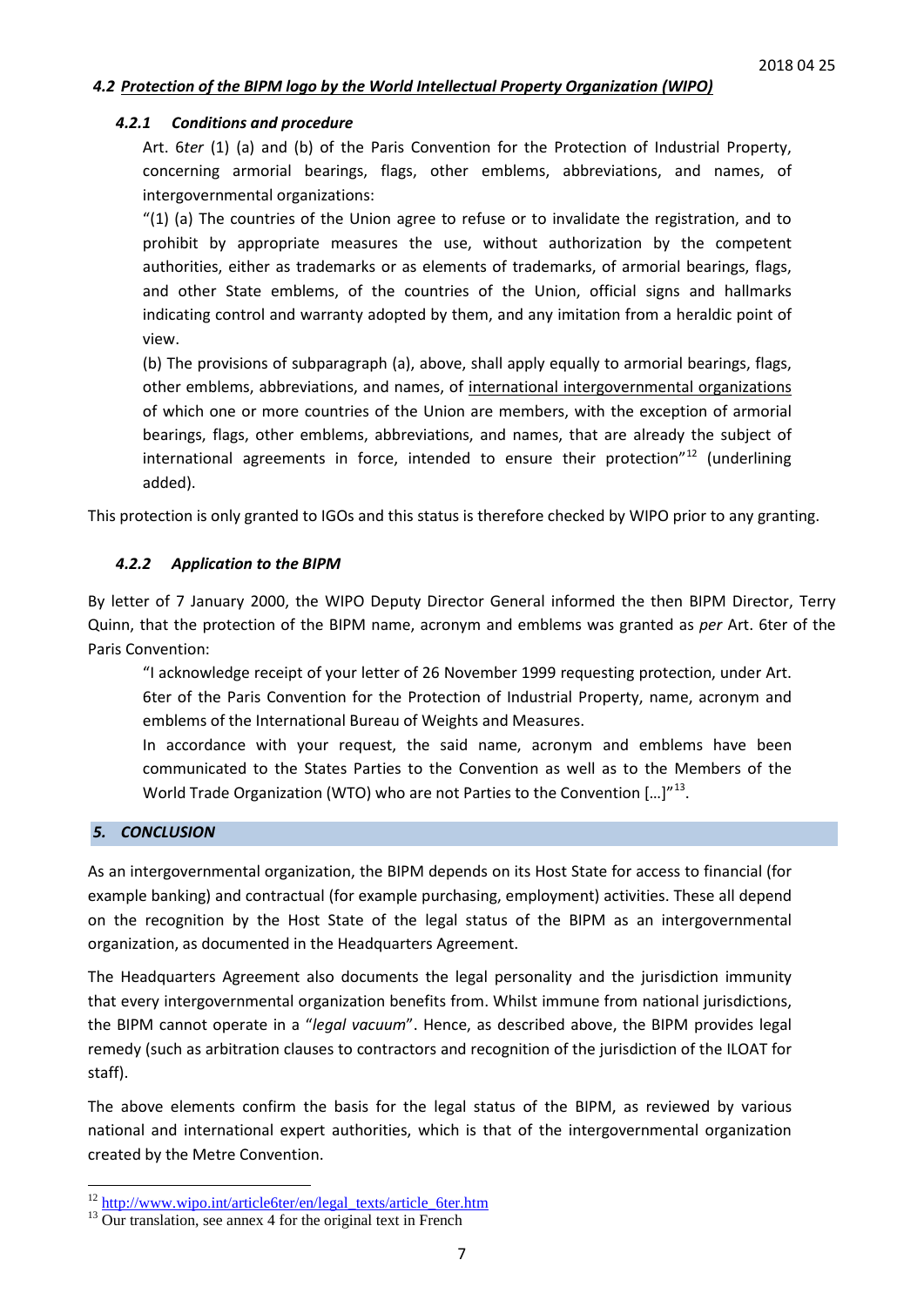**Annex 1**

Extracts from the Headquarters Agreement

# Article 1".

Le Gouvernement de la République française reconnaît la personnalité civile du Bureau international des poids et mesures ci-après appelé le Bureau et sa capacité de contracter, d'acquérir et d'aliéner les biens mobiliers et immobiliers nécessaires à son activité, et d'ester en justice.

# Article 10.

Le Gouvernement français s'engage à autoriser, sauf si un motif d'ordre public s'y oppose, sans frais de visa ni délai, l'entrée et le séjour en France pendant la durée de leurs fonctions ou missions auprès du Bureau:

a) Des représentants des Etats Parties à la Convention du mètre aux sessions des Conférences générales des poids et mesures :

b) Des membres du Comité international des poids et mesures;

c) Des conseillers et experts convoqués à titre consultatif par le Comité international des poids et mesures;

d) Des membres du personnel du Bureau et de leur famille.

# Article 13.

Les privilèges et immunités prévus par le présent Accord sont consentis à leurs bénéficiaires dans l'intérêt du bon fonctionnement du Bureau. Le Comité international ou le directeur du Bureau consentira à la levée de l'immunité accordée à l'un de ces bénéficiaires si celle-ci risque de gêner l'action de la justice et qu'elle peut être levée sans porter préjudice aux intérêts du Bureau.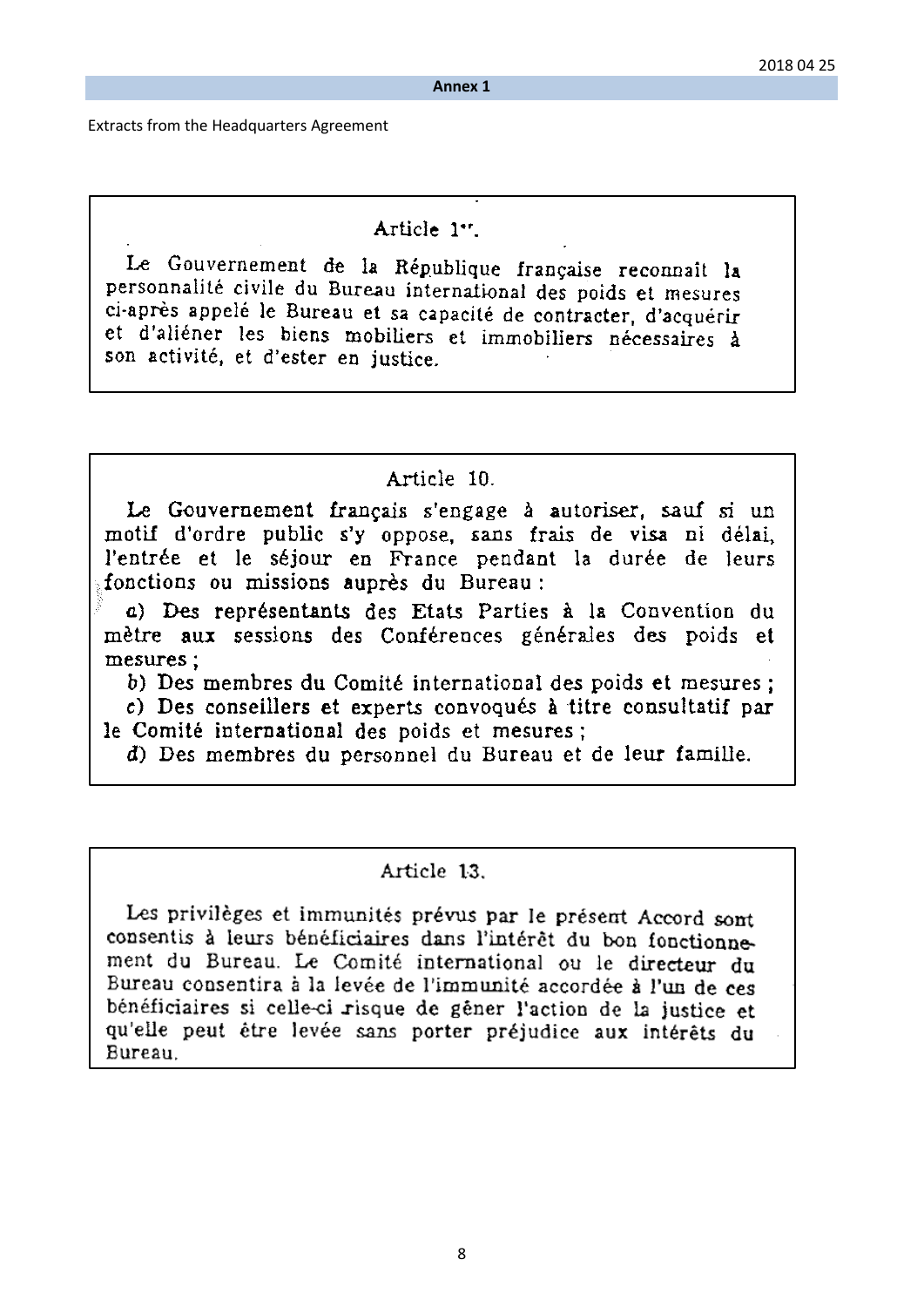Extract from Senate bill authorizing the approval of an agreement relating to the International Bureau of Weights and Measures and to its privileges and immunities on the French territory, presented on behalf of Mr François Fillon, Prime Minister, by Mr Bernard Kouchner, Minister for Foreign and European Affairs

21 May 2008

p. 3

Le Gouvernement de la République française et le Comité international des poids et mesures ont signé, le 7 juin 2005, un accord portant amendement de l'accord du 25 avril 1969 relatif au siège du Bureau international des poids et mesures et à ses privilèges et immunités sur le territoire français. Le Bureau international des poids et mesures (BIPM) est une organisation internationale, créée par la convention du mètre en 1875, afin d'assurer l'uniformité mondiale des mesures et leur tracabilité au sein du système international d'unités. La France est dépositaire de la convention du mètre et État hôte, le siège du bureau étant situé à Sèvres, dans l'enceinte du Parc national de Saint-Cloud.

Cet accord a pour objet d'étendre le champ des privilèges et immunités dont bénéficie le BIPM.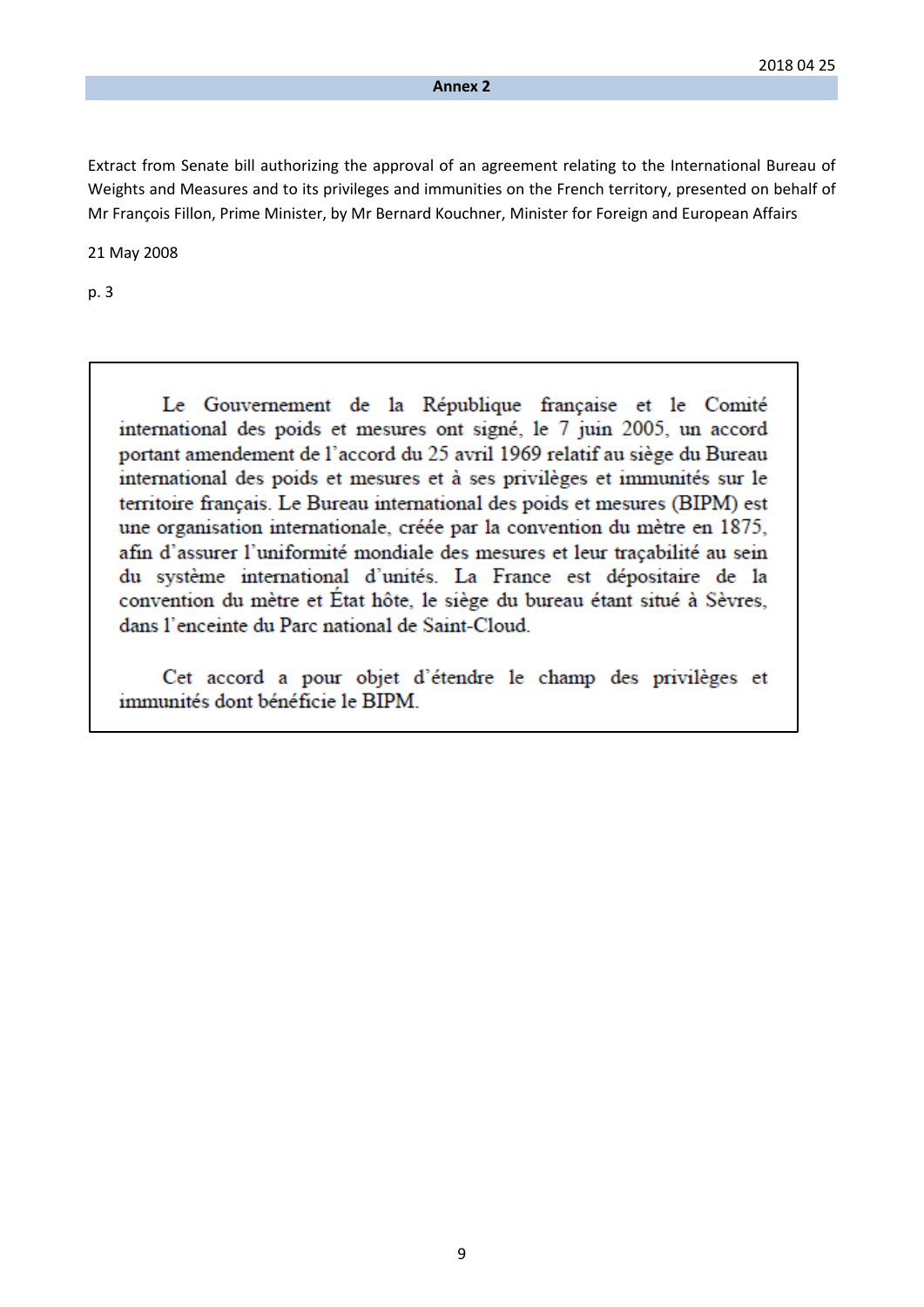Extract from report registered at the office of the President of the National Assembly, given on behalf of the Committee on Foreign Affairs on:

- the bill adopted by the Senate authorizing the approval of an agreement relating to the seat of the Bureau international des poids et mesures and its privileges and immunities on the French territory, and
- the bill adopted by the Senate authorizing the approval of the agreement between the French Government and the CIPM amending the agreement of 25 April 1969 relating to the seat of the Bureau and its privileges and immunities on the French territory,

By Mr Jean-Jacques Guillet, Member of Parliament

15 July 2008

p. 7

## **L – MISSION ET SIÈGE DU BUREAU INTERNATIONAL DES POIDS ET MESURES**

Le Bureau international des poids et mesures (BIPM) est une organisation intergouvernementale chargée d'assurer l'uniformité des mesures. Créé par la Convention du Mètre, signée à Paris par 17 Etats le 20 mai 1875, il est une des plus anciennes organisations internationales existantes après la Commission Centrale pour la Navigation du Rhin, créée à la suite du Congrès de Vienne en 1815, ou encore l'Union internationale des télécommunications et l'Union postale universelle, instituées en 1865 et 1874 respectivement. La Convention du Mètre regroupe actuellement 51 Etats membres, y compris les principaux pays industrialisés, ainsi que 27 Etats et organisations associés, dont les délégués se réunissent tous les quatre ans à Paris pour la Conférence générale des poids et mesures (CGPM). Sous l'autorité de celle-ci, le Comité international des poids et mesures (CIPM) dirige et supervise les activités du BIPM.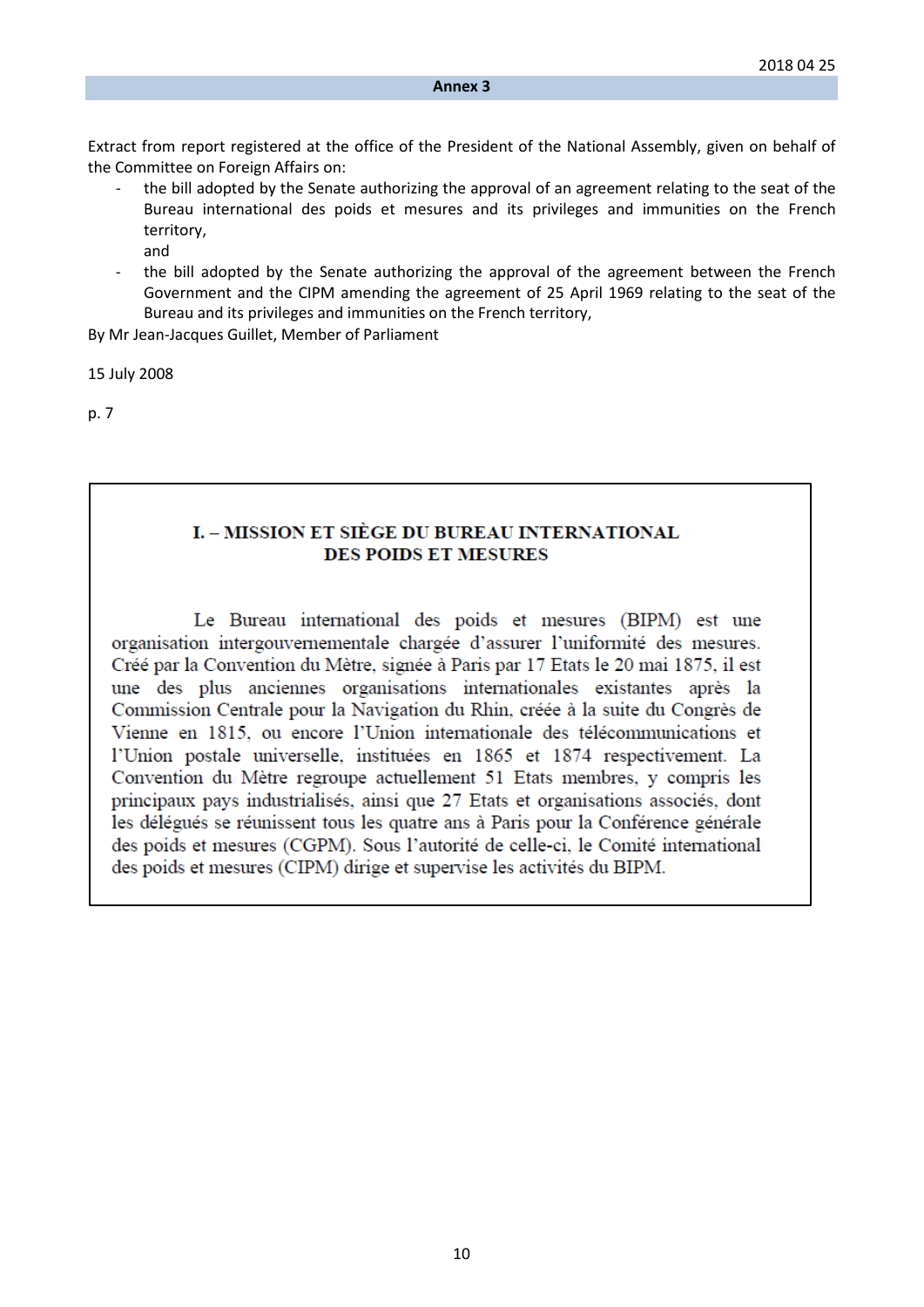Letter dated 7 January 2000 from the WIPO Deputy Director General to the BIPM Director on the protection of the BIPM name, acronym and emblems as *per* Art. 6ter of the Paris Convention

ORGANISATION MONDIALE DE LA WORLD INTELLECTUAL PROPERTY PROPRIÉTÉ INTELLECTUELLE **ORGANIZATION** 1970 المنظمة العالمية للملكية الفكرية 世界知识产权组织 2000 ORGANIZACIÓN MUNDIAL **ВСЕМИРНАЯ ОРГАНИЗАЦИЯ** DE LA PROPIEDAD INTELECTUAL ИНТЕЛЛЕКТУАЛЬНОЙ СОБСТВЕННОСТИ  $-55.1$ Le 7 janvier 2000 Monsieur le Directeur, J'accuse réception de votre lettre du 26 novembre 1999 demandant la protection, en vertu de l'article 6ter de la Convention de Paris pour la protection de la propriété industrielle, de la dénomination, du sigle et des emblèmes du Bureau international des poids et mesures. Selon votre demande, lesdits dénomination, sigle et emblèmes ont été communiqués aux pays parties à la Convention de Paris ainsi qu'aux membres de l'Organisation mondiale du commerce (OMC) qui ne sont pas parties à ladite Convention, mais qui sont ou seront tenus de l'appliquer en vertu de l'Accord sur les aspects des droits de propriété intellectuelle qui touchent au commerce (Accord sur les ADPIC) du 14 mai 1999. Veuillez agréer, Monsieur le Directeur, l'assurance de ma considération distinguée.  $P(x+y)$ Shozo Uemura Vice-directeur général Monsieur T.J. Quinn Directeur Bureau international des poids et mesures